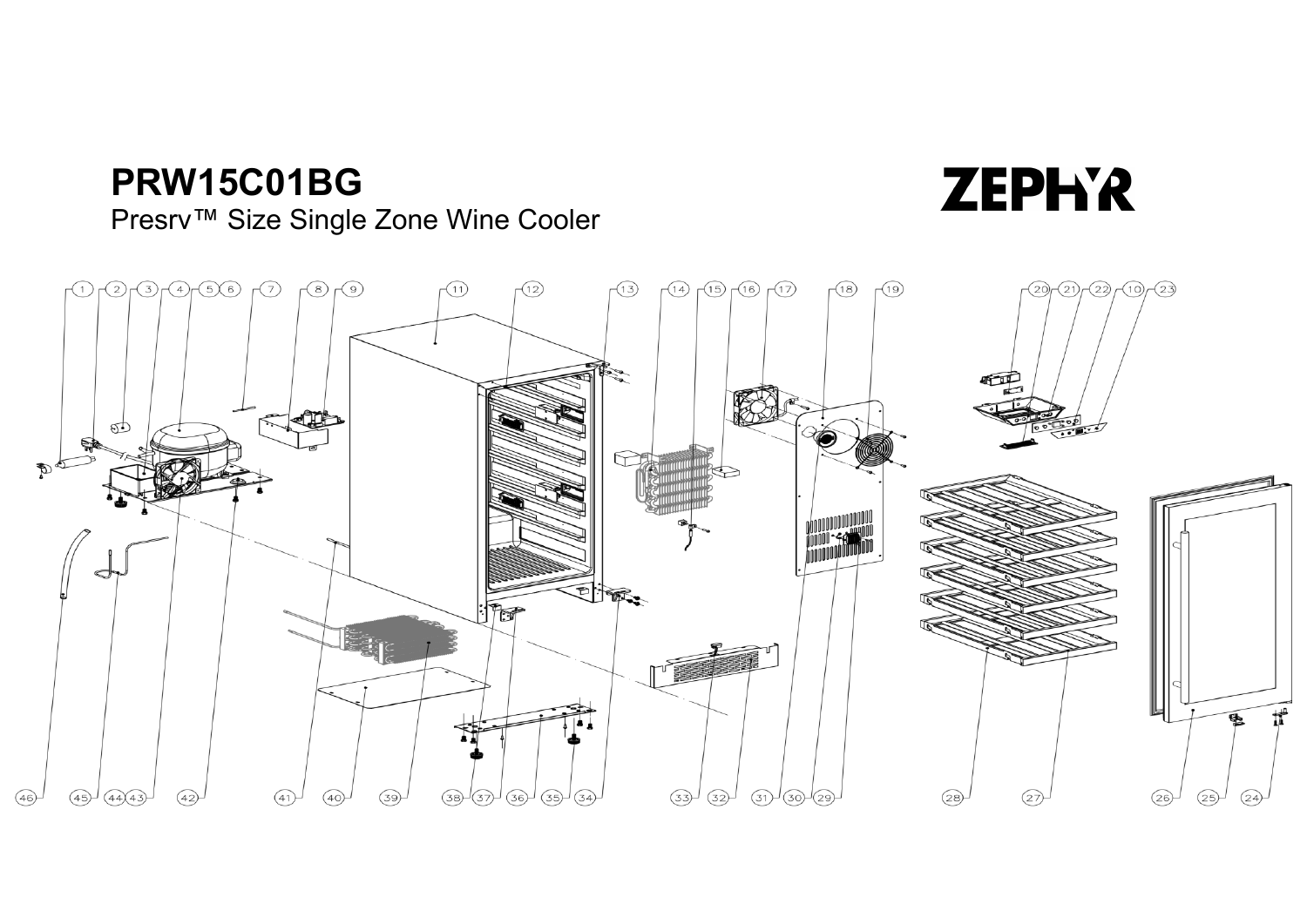## **ZEPH'R**

## **PRW15C01BG**



| Ref#           | Part #   | <b>Description</b>            | Qty.         |
|----------------|----------|-------------------------------|--------------|
| 1              | 56300003 | Dryer Filter                  | 1            |
| $\overline{2}$ | 11030118 | Power Cord                    | 1            |
| 3              | 56220035 | <b>Anti Vibration Gasket</b>  | 1            |
| 4              | 56130043 | Drip Tray                     | 1            |
| 5              | 12160008 | Compressor                    | $\mathbf{1}$ |
| 6              | 11030119 | <b>Compressor Ground Wire</b> | 1            |
| 7              | 50330010 | <b>Sealing Tube</b>           | 1            |
| 8              | 56200111 | Main PCB Box                  | 1            |
| 9              | 11010109 | Main Power Control Board      | 1            |
| 10             | 11010110 | Display Control Board         | 1            |
| 12             | 56210074 | Decorative Hole Cover         | 3            |
| 13             | 54180044 | <b>Upper Right Hinge</b>      | $\mathbf{1}$ |
| 14             | 54240005 | Evaporator                    | $\mathbf{1}$ |
| 15             | 11050007 | Sensor                        | $\mathbf{1}$ |
| 16             | 56180015 | <b>Evaporator Foam</b>        | 1            |
| 17             | 12130032 | Fan                           | 1            |
| 18             | 54170023 | Air Duct Board                | 1            |
| 19             | 54210017 | Fan Cover                     | 1            |
| 20             | 12010011 | Tri Color LED Light           | 5            |
| 21             | 52150014 | Light Cover                   | 5            |
| 22             | 56200112 | Display Board Box             | 1            |
| 23             | 52050021 | Display Panel                 | 1            |
| 24             | 54190062 | Door Axis Plate               | 1            |
| 25             | 54220011 | Door Magnet                   | 1            |
| 26             | 50230017 | Door                          | 1            |
| 26             | 56220048 | Door Gasket                   | 1            |
| 26             | 50280003 | Handle                        | $\mathbf{1}$ |
| 27             | 50150038 | Sliding Wooden Shelf Assembly | 6            |